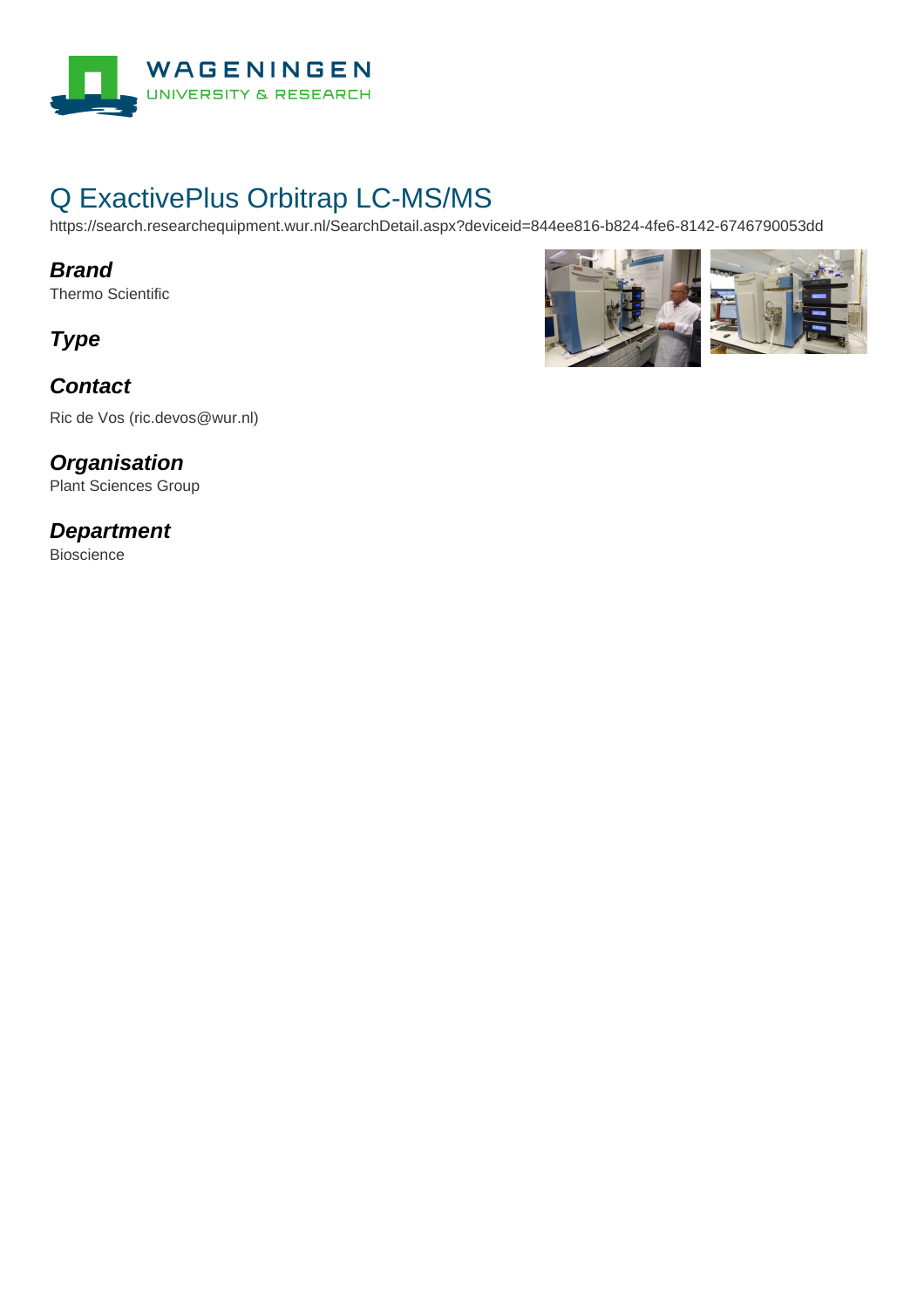## **Description**

This analytical platform is designed for use in a wide range of both metabolomics and proteomics analyses. With its high sensitivity, fast scan speed and multiplexing capabilities at high mass resolution, the Q Exactive Orbitrap FTMS mass spectrometer is an outstanding detector for fast and high-throughput separation and mass peak annotation techniques required for metabolomics and proteomics analyses.

The Q Exactive is unique in its ability for fast ionization mode switching at high mass resolution, providing alternating positive/negative scans of accurate mass ions during fast chromatographic separation. In addition, the high resolution MS/MS data, generated by using the quadrupole (Q) option with high collision dissociation (HCD), enables metabolite and peptide identification and quantitation of even more compounds with greater confidence. Attached to a Dionex UltiMate 3000 U-HPLC system for fast chromatographic separation, a photodiode array detector and the online (+/-) switching capability at high mass resolution allows the most comprehensive metabolomics profiling of compounds present in complex samples and saves considerable time during experiments in which screening in both ionization modes is necessary or desired.

Alternatively, for proteomics applications the system can be connected to a nanoUPLC system for maximal sensitivity in detection and identification while peptides are separated either in 1D or 2D mode. This set-up is optimal for proteomics analysis of complex peptide mixtures. The precursor ion trapping option (C-trap) and fast switching Orbitrap MS/MS guarantee a very high sensitivity in detection and identification providing accurate mass MS/MS spectra. Principle

Compounds or peptides in crude or more purified extracts are firstly separated by LC and then ionized at the source of the Q Exactive Orbitrap FTMS. The S-lens at the source filters the ions from non-charged compounds and impurities. Subsequently, the Quadrupole can be activated to filter for only one specific ion of interest up to a wide range of ions that are transferred to the C-trap. Here ions can be send to the Orbitrap mass analyser with or without high collision fragmentation in the HCD cell, depending upon the users demands. Within the Orbitrap, the m/z values of the entering ions are accurately determined at high mass resolution, based on Fourier transformation of the mass-dependent ion oscillation frequency. The high mass resolution of all ions in combination with indicative MS/MS fragments ensures sensitive and accurate detection and quantification of a large number of target molecules present in the extracts. In the untargeted mode, fast scanning at both a wide m/z range and a high mass resolution enables the detection and relative quantification of hundreds to thousands of molecules.

#### Metabolomics

For metabolomics analyses, crude plant extracts are prepared using a suitable general extraction fluid (e.g. methanol / methanol-water), sonication and filtration. If needed samples are concentrated by including a freeze drying step. Extracts are then injected one-by-one into the HPLC or UPLC and pass through a suitable column to separate the individual constituents before they enter the photodiode array detector and finally the Q Exactive mass spectrometer. For targeted analyses, the Quadrupole mass filter in combination with HCD fragmentation at high mass resolution enables sensitive and highly specific detection of both negative and positively charged molecular ions of compounds of interest. For untargeted approaches, the Q Exactive enables the simultaneous detection of hundreds to even thousands metabolites within a wide m/z window at high mass resolution, with both the ability for scan-to scan polarity switching to cover as many metabolites as possible and simultaneously collecting HCD fragments for compound confirmation and (partial) characterization. Using dedicated software for untargeted data analyses, large series of samples can be compared for differences and similarities in the relative abundance of all metabolites detected, both known and yet unknown compounds.

#### **Proteomics**

For proteomics analyses protein extracts from diverse samples can be analysed. Protein mixtures are converted to peptides, using a site-specific protease (trypsin in most cases). After purification of these peptides, the highly complex peptide mixture (up to a hundred thousand peptides) is injected onto a nanoLC reversed phase column. Peptides can be separated in one gradient (in 1D mode), or for even higher separation resolution in 2 orthogonal LC gradients (2D mode). The nanoLC system is on-line directly coupled to the nanospray inlet of the mass spectrometer. The peptide ions are detected in MS mode, resulting in very high resolution accurate mass spectra. Subsequently, multiple peptides are individually selected by the Quadrupole filter, collected in the C-trap, transferred to the HCD cell for fragmentation, and redirected into the C-trap and finally injected into the OrbiTrap for a fast (50-100 millisecond) MS/MS spectrum. A typical analysis of a complex mixture in a 1 hour gradient will result in more than 60.000 MS/MS spectra, matching to 10- to 20.000 peptides derived from more than 1000 proteins. For all these peptides an abundance value is available, which enables a relative quantitative comparison of peptide abundances between multiple samples (untargeted analysis).